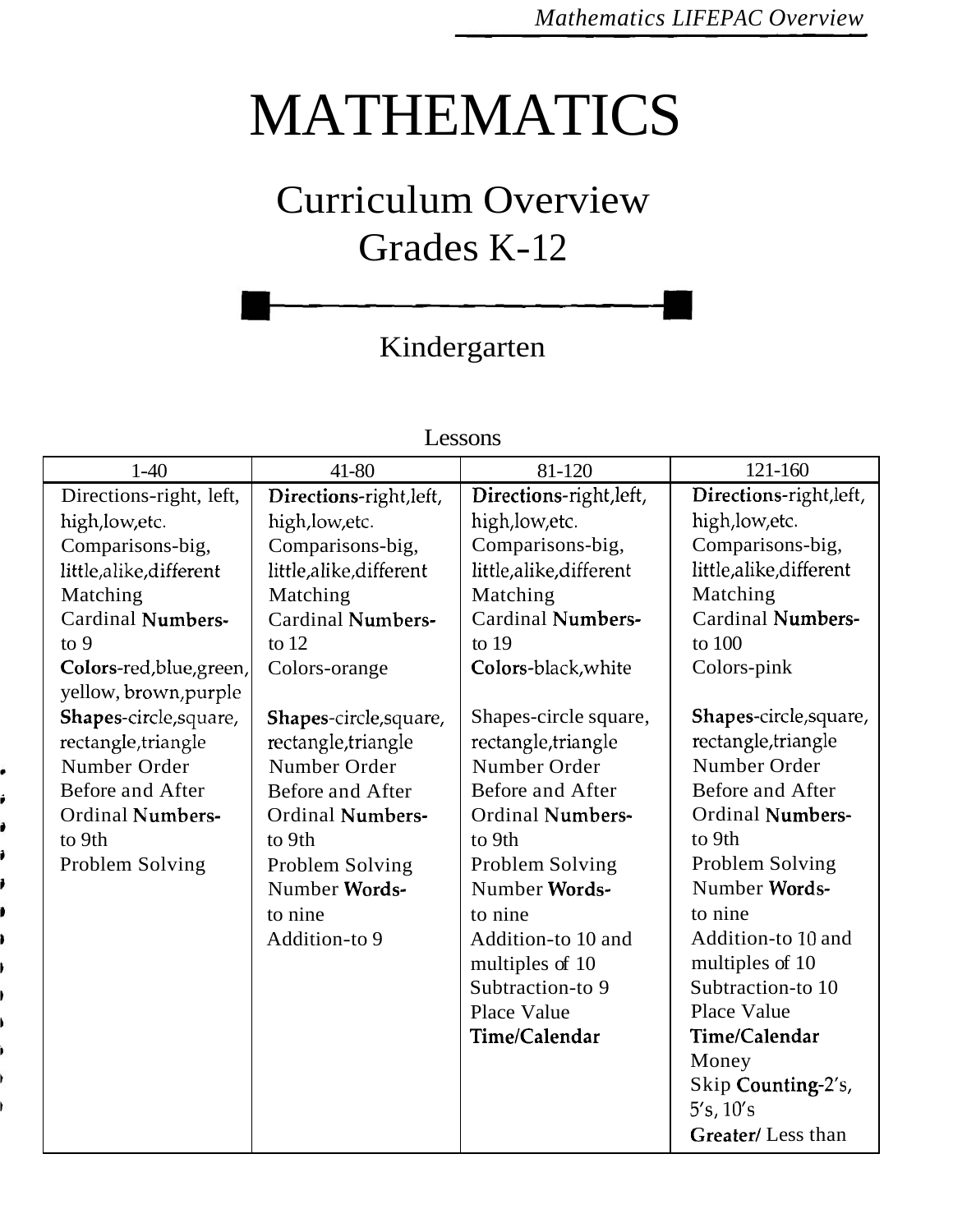### - **INSTRUCTIONS FOR FIRST GRADE MATHEMATICS**

The first grade handbooks of the LIFEPAC curriculum are designed to provide a step-by-step procedure that will help the teacher prepare for and present each lesson effectively. In the early LlFEPACs, the teacher should read the directions and any other sentences to the children. However, as the school year progresses, the student should be encouraged to begin reading and : ollowing his own instructional material in preparation for the independent study approach that begins at the second grade level.

This section of the Teacher's Guide includes the following teacher aids: 1) Introduction of Skills 2) Mathematics Terms 3) Teacher Instruction Pages.

The Introduction of Skills is a more detailed overview of skills than that presented in the Scope nnd Septence. The Mathematics Terms includes a glossary of mathematics terms and a table of  $\sim$  **tasurements.** The Teacher Instruction Pages list the Concepts to be taught as well as Student Chiectives and Goals for the Teacher. The Teacher Instruction Pages also contain guidelines for teaching each lesson and often include additional learning activities.

Mathematics is a subject that requires skill mastery. But skill mastery needs to be applied toward **Extive student involvement. The Teacher Instruction Pages list the required or suggested materials** used in the LIFEPAC lessons. These materials include items generally available in the school or home. Pencils, paper, crayons, scissors, paste and/or glue stick are materials used on a regular basis. Construction paper, beads, buttons, and beans can be used for counting, sets, grouping, iractions, and sequencing. Measurements require measuring cups, rulers, and empty containers. Boxes and similar items help in the study of solid shapes.

.Any ivorkbook assignment that can be supported by a real world experience will enhance the student's ability for problem solving. There is an infinite challenge for the teacher to provide a meaningful environment for the study of mathematics. It is a subject that requires constant assessment of student progress. Do not leave the study of mathematics in the classroom.